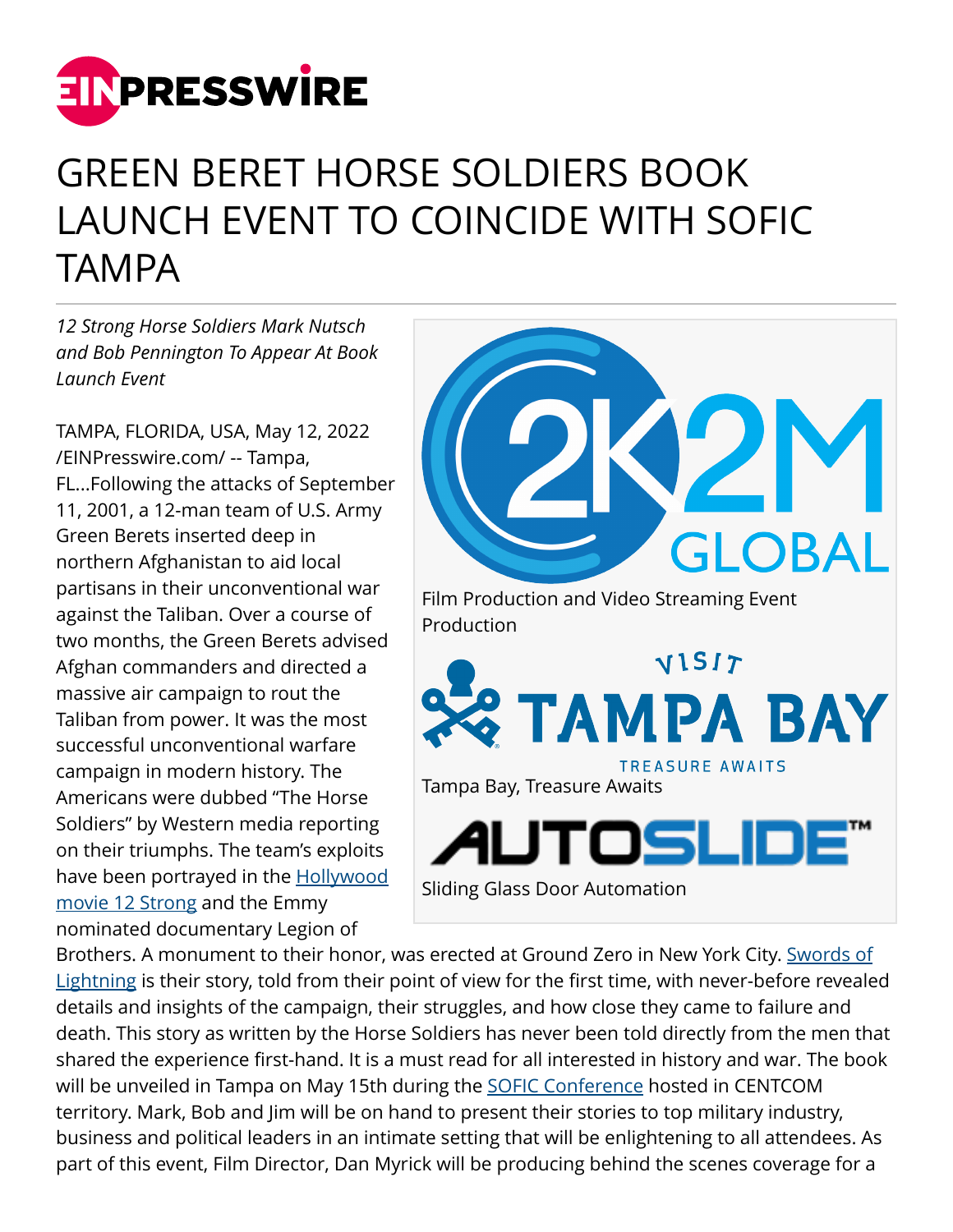documentary on this story. The film is scheduled to be released in the fall of 2022. The event is sponsored by Visit Tampa Bay and Autoslide, LLC.

Interviews will be at the Horse Solider Bourbon Urban Stillhouse 2232 5th Ave S, St. Petersburg, FL 33712. One on One Interviews will be conducted on Wednesday, May 18th. Contact Bruce Maduri at ceo@unitedcitiespro.com or 813-250-3883 to schedule your interview with the Horse Soldiers.

## About the Authors

Mark Nutsch, Former U.S. Army Special Forces Major A native of the Kansas, Mark served for 24 years in the Army, as an Infantry, 75th Ranger Regiment; and Special Forces officer with unique combat and leadership experiences. As America's response to the attacks of 9/11, Captain Nutsch led one of the first "Task Force Dagger" combined teams of CIA, Special Forces A-team (ODA-595), and Combat Controllers into Northern Afghanistan. Advising the armed resistance leadership against the Taliban and al Qaeda they spearheaded unprecedented Unconventional Warfare operations, while mounted horseback. It resulted in the liberation of 6 Northern Afghanistan Provinces within weeks. Recognized as the catalyst for the collapse of the Taliban Regime and expanded pursuit of al Qaeda terrorists. Featured in various books, museums and as a guest speaker. Mark, his wife, and the 595 team are featured in the Emmy nominated documentary film "Legion of Brothers". Mark is portrayed by actor Chris Hemsworth in the feature film by Jerry Bruckheimer Studios entitled "12 Strong".

Bob Pennington, Retired Senior Warrant Officer served in the Army for thirty-plus years and is a Georgia Native. He's commanded Green Berets in combat and trained candidates attending the Special Forces Q-Course. Pennington has written military doctrine, as well as lectured and consulted on film, books, and military monographs. He was recently inducted as a Distinguished Member of the Special Forces Regiment and the Georgia Military Veterans' Hall of Fame. Bob is the recipient of many combat and peacetime awards, to include the Legion of Merit, Bronze Star Medal with Valor Device and two oak leaf clusters. He also received a Special Commendation from the Governor of Georgia and honored through a State Resolution by the Georgia House of Representatives for his military service. He is a lifelong member of the distinguished Office of Strategic Services (OSS) Society. Bob, Mark and their business partners operate a nationally growing, craft whiskey distillery brand, American Freedom Distillery, featuring their premium award-winning Horse Soldier Bourbon.

Jim DeFelice, Author or Co-Author of sixteen New York Times bestselling books, including American Sniper and Everyman a Hero. He has written over fifty fiction and non-fiction books, including sixteen that have made the New York Times best-seller lists. Among his recent nonfiction works are EVERY MAN A HERO, a memoir based on the World War II service of Combat Medic Ray Lambert. The book won the 2019 Army Historical Foundation Distinguished Writing Award. An international blockbuster with over 5 million sales, AMERICAN SNIPER (2012) detailed the life and service of Navy SEAL Chris Kyle. Made into a record-breaking blockbuster movie starring Bradley Cooper and directed by Clint Eastwood. His work in video games includes Afro